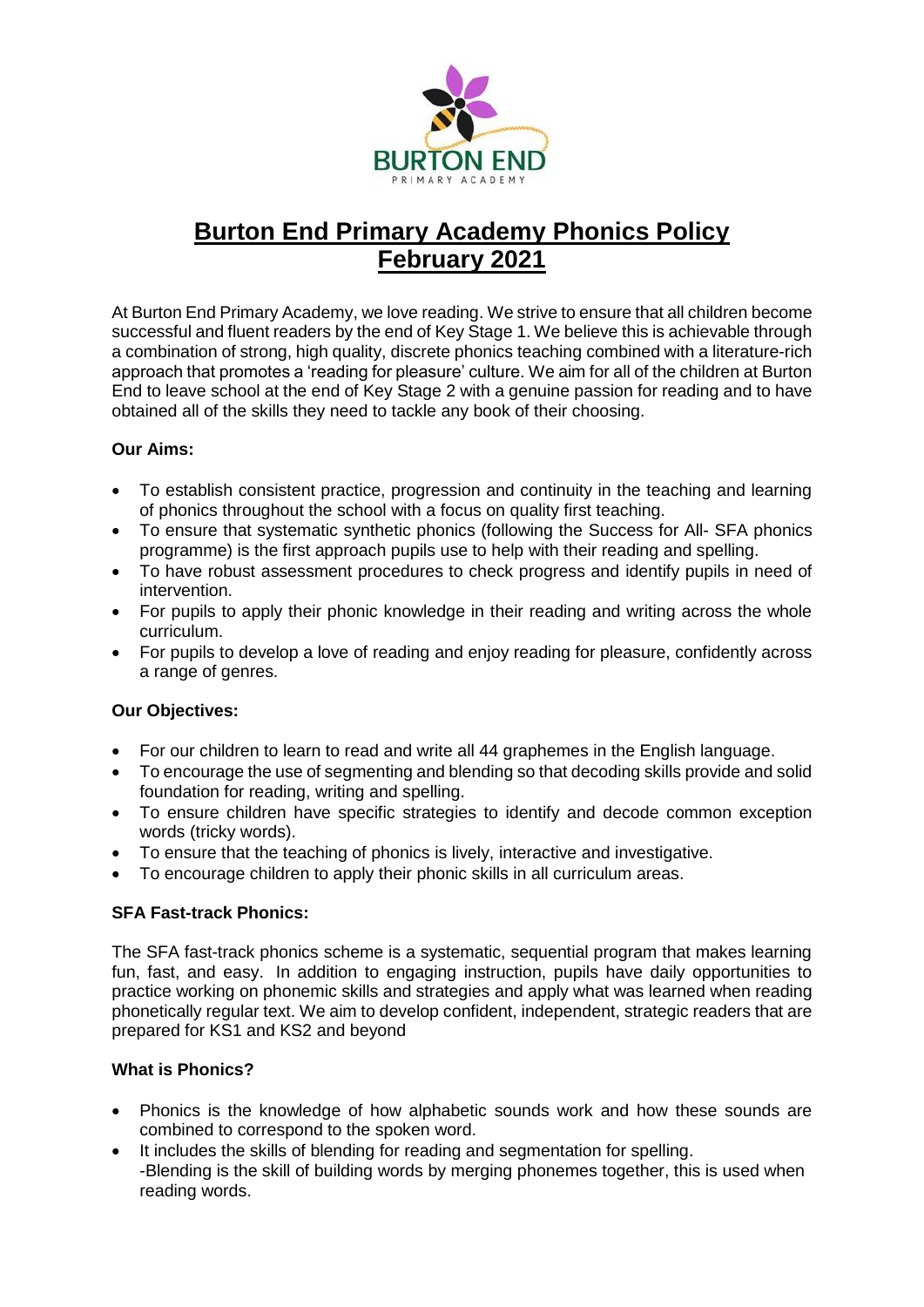-Segmentation is breaking down a word into its component phonemes, this is used when spelling words.

- A phoneme is the smallest unit of sound in a word. It is generally accepted that there are 44 different phonemes in the English language. In phonics the children are taught each of these phonemes and the alternative graphemes (different ways of writing) these phonemes.
- A grapheme is the written symbol of a phoneme; some phonemes are written with two letters – these are called digraphs. Some phonemes are written with three letters – these are called trigraphs.
- Split digraphs are two letters that make one sound, but the letters are not adjacent in a word (they are split by another letter).
- High frequency words (or tricky words) are words which children are unable to read using their phonic knowledge. These are taught as a whole word.

## **Phonics in the Early Years:**

#### *Nursery:*

In Nursery, they follow the SFA kinder roots phonics scheme. Lessons take place daily and last for 5-10 minutes at the start of the year- but this increases as the children's listening and concentration skills improve. In Nursery, the children are at different levels of development, so those who need additional support, are targeted during free play. Intervention sessions are also delivered in small groups and 1:1. Phonic sessions take a range of forms, including whole group rhyme time, listening games using environmental sounds and instruments, whiteboard activities, oral blending and alliteration, lots of adult modelling and reading and listening to stories. As well as discrete sessions, phonics is modelled and supported throughout all activities during the day.

#### *Reception:*

In Reception, the children are taught through a combination of SFA kinder Roots and the phonics fairy. Phonics fairy is a story based phonics programme which supports the fast-track phonics taught as part of the children's roots sessions. Children are assessed during the autumn term as a baseline and these assessments are revisited throughout the school year. Initially, the children all attend the phonics sessions together but are then grouped according to ability, to allow for specific areas of need to be met.

Phonics sessions are taught discretely for at least 30 minutes a day; supporting activities are placed in the environment to reinforce the skills learnt. Lessons take many forms and are designed to be interesting and exciting for the children. These may take the form interactive whiteboard activities, phonic games, SFA activities (e.g. say-it-fast or break it down), phonic fairy activities, reading key words and writing words on individual whiteboards. Children who require further support are also provided 1:1 or 1:1 reinforcement sessions.

During the children's 'write away' sessions in the afternoons, phonics skills are revisited as well as sentence structure and independent writing.

### **Phonics in Key Stage 1:**

#### *Year 1:*

In Year 1 children continue to learn synthetic phonics using the SFA fast-track phonics and their reading using the SFA 'Roots' programme. For our early readers this encompasses a phonics session which works from Phase 1 phonics through to Stage 5. The children begin each session with a chosen sound. They practice this through rhyming and flashcards. They then read a 'story' which repeats the sound in real words. The SFA books looked at cover phonics from phase 2 to phase 6.

Phonic sessions are part of the structure of an SFA lesson and are taught daily. During these sessions the children will be taught the phonemes in the specific order, according to SFA fasttrack phonics and there is frequent repetition of previous sounds learnt. These sessions include SFA phonics activities such a break-it-down, say it fast and stretch and read as well as opportunities for the children to write new letters, words and sentences to reinforce their learning. Phonics is differentiated so that all of the children can access the learning, no matter their ability level. Regular interventions take place when required and specific interventions,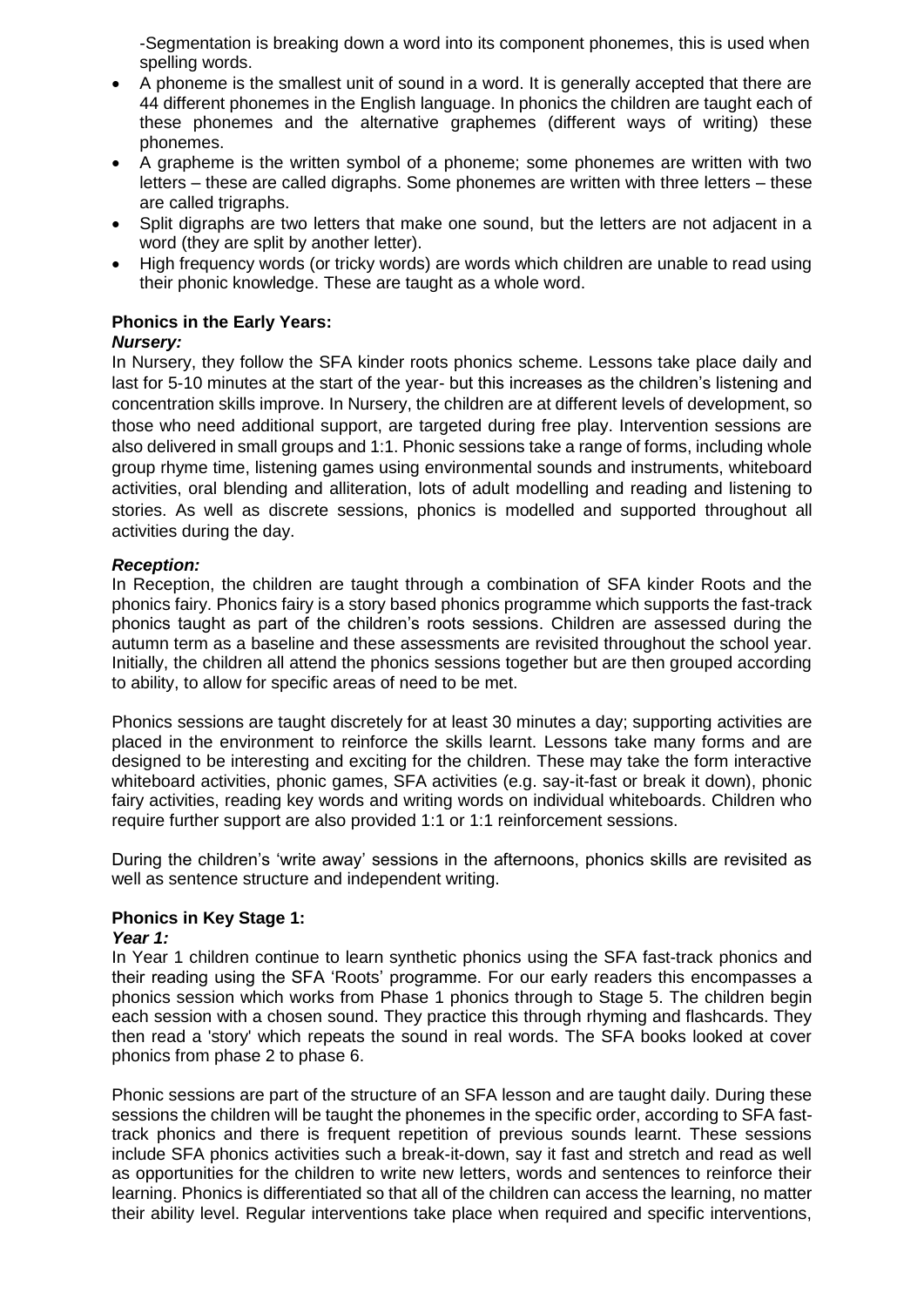such as SFA's Tutoring with Lightning Squad, allow further support and development of understanding. The children are assessed regularly throughout the year on their phonological understanding and comprehension skills, this allows teachers to adapt sessions to support the needs of their specific groups.

#### *Year 2:*

In year 2, the children continue with fast-track phonics. Upon entering year 2, most children have a strong understanding of most phonemes taught, so the programme focuses on revision and application. Lessons follow the same format as Year 1; alongside discrete teaching- the children are given opportunities to write words and sentences to apply the taught sounds and to begin to make comparisons between phonemes that sound the same, but are spelt differently, e.g. wait and wate.

As the children move on from the 'Roots' programme to 'Wings' the lessons will also include spelling sessions. focusing on word families, spelling patterns and understanding how to select the correct sounds. Wings books give the children chance to apply their phonic knowledge in 'real' books, which provides context to what they are reading.

Children in years 1 and 2, children who need further support will have further support through the SFA Tutoring with Lightning Squad programme, which will support their reading, spelling and comprehension. This a computer based programme supported by a trained LSA. The programme is bright and colourful and provides the children opportunities to practice and apply their knowledge in an interactive and sometimes 'game-like' way.

### *Explorers class:*

In Explorers class, phonics is taught using the SFA fast-track programme and elements from Jolly Phonics. The lessons are tailored specifically to the diverse needs of the group. Phonics sessions are taught daily with the addition of 'time to talk Tuesdays' and 'Phonics Thursdays' where the adult directed tasks are phonics/speech based.

In Explorers, phonics learning begins with focusing on Phase 1 phonics which concentrates on developing children's speaking and listening skills and lays the foundations for the phonic work which starts in Phase 2. The emphasis during Phase 1 is to get children attuned to the sounds around them and ready to begin developing oral blending and segmenting skills.

Lessons are very interactive and include games and songs. Activities tend to be visual, noisy and fun as this aids retention. Most lessons will also focus on specific targets from children's EHCPs or set by the Speech and Language Therapist.

#### **Phonics in Key Stage 2:** *Lower KS2- Years 3 & 4*

In Year 3, phonics sessions are included in the children's SFA lessons, as well as this, the children learn word families and spelling rules. Phonics sessions in KS2 will follow all the principles and practices as set out above and in SFA fast-track phonics document. Children who require further support have phonics sessions as an intervention delivered by teaching assistants and tracked by the class teacher. SFA phonics assessments are regularly undertaken to make sure individual gaps are targeted.

As in Key Stage 1, children who need further support will have further support through the SFA Tutoring with Lightning Squad programme.

### *Upper KS2- Years 5&6*

Children who still need further help with phonics in Upper Key Stage will continue to receive similar interventions as in lower KS2. Small group interventions take place to target specific needs and provide children with the skills they need to read independently.

### **Equality and SEND**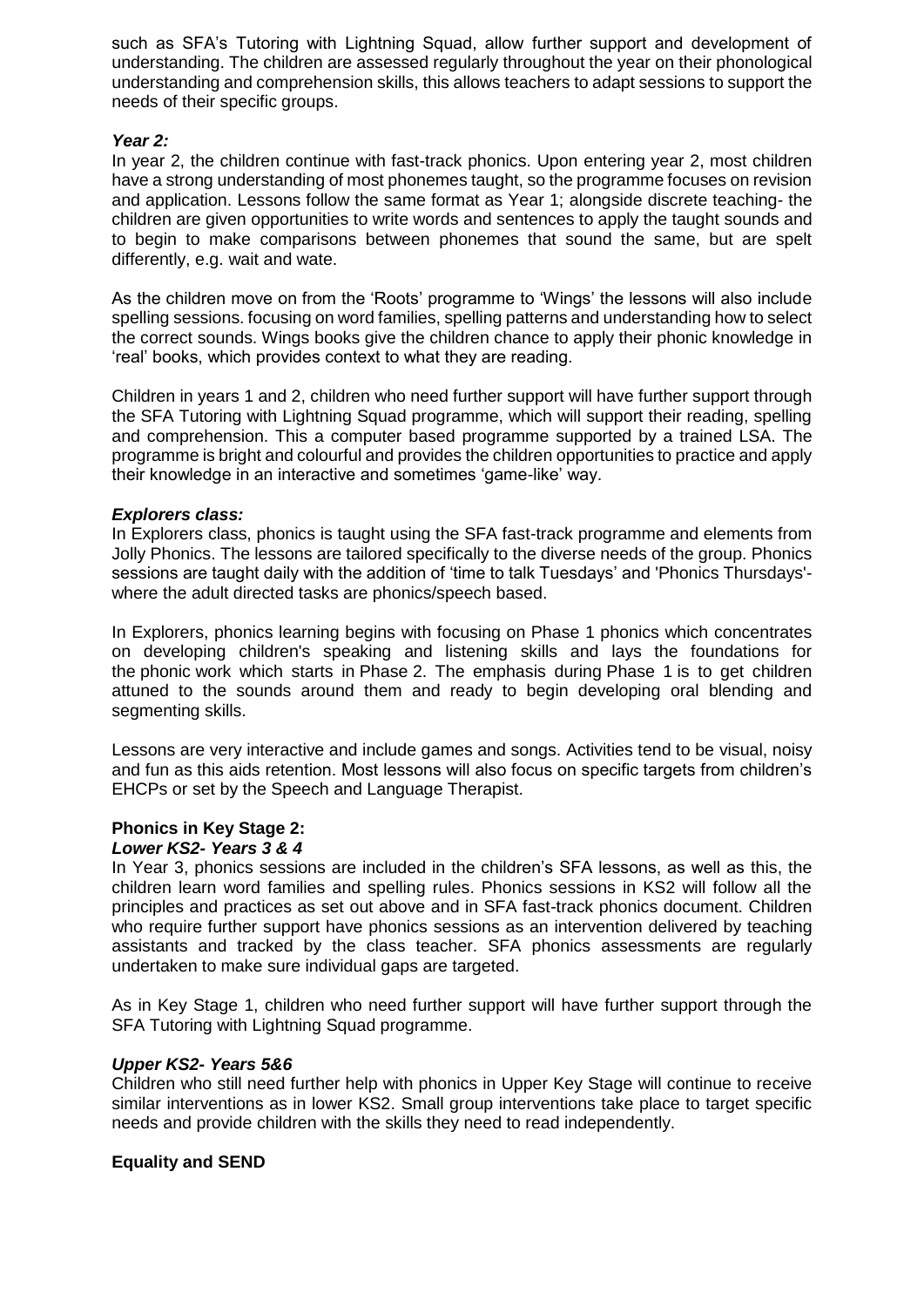All of our pupils will have equal access to phonics lessons and resource available. Throughout the school, phonics is a priority for all of our children. All efforts are made to support children with their learning, focusing on specific gaps in learning. Pupils with special needs will be identified and work within their individual level. If needed, they will have an individual action plan and work with support under the direction of the class teacher and SENCO. A range of techniques are used to support these 1:1 or small group sessions, including flash cards, games, stories and online resources.

## **Classroom environment**

In the EYFS and KS1 teachers will develop phonics displays within their classroom which focus on the phonemes and key words they have been concentrating on in their phonics sessions, including SFA phoneme cards and red and green words from the 'Roots' shared stories. There will be regular opportunities for pupils to engage with these phonics displays and activities in order for them to reinforce their learning from the daily session and for 'over learning' to happen. All EYFS and KS1 classrooms will have a display of SFA phoneme friezes and tricky words as appropriate to the year group and ability of the children. Each class will have a set of SFA phoneme flashcards and tricky words as appropriate for the year group and ability of the children. An Alphie puppet (the alligator mascot for fast-track phonics) will be used during phonics lesson to support learning and keep the children engaged.

In reception and year 1, phonics based activities will be placed in the continuous provision environment for the children to access during choosing/COOL time. Children will access these independently or with adult support.

## **Assessment**

Children's progress in developing and applying their phonics knowledge is carefully assessed and monitored using an ongoing SFA tracking document- which moves on with the children year on year. Teachers use daily phonics sessions to monitor children's progress and assess children through their writing and reading. The English and Phase leaders will collect in data from these tracker sheets each term to identify the progress children are making throughout the school. If will also allow SLT to identify gaps in learning within classes and year groups and any trends across Key Stages enabling these areas to be addresses.

### **Year 1 Phonics Screening Check**

In the summer term, all children in year 1 will undertake the National Phonics Screening Check. This an assessment carried out in school during which the children will be assessed on their ability to segment and blend a range of 40 real and 'alien' words. Alien words are a selection of phonetically decodable nonsense words. The words in this assessment with gauge the understanding of the children's understanding of the phonemes learned and give the school the knowledge of where the gaps are. If the children are not secure in recognising, segmenting and blending these words and therefore do not pass the assessment, they will be offered further support as they enter Year 2 and will able to repeat the assessment the in summer of year 2. This assessment also allows us to put in specific and personal support for those children who require additional assistance. If a child does not meet the expected standard in Year 2 then phonics teaching and learning will be continued into Key Stage 2. At this point, the child will also be monitored by the SENCo to assess for additional needs.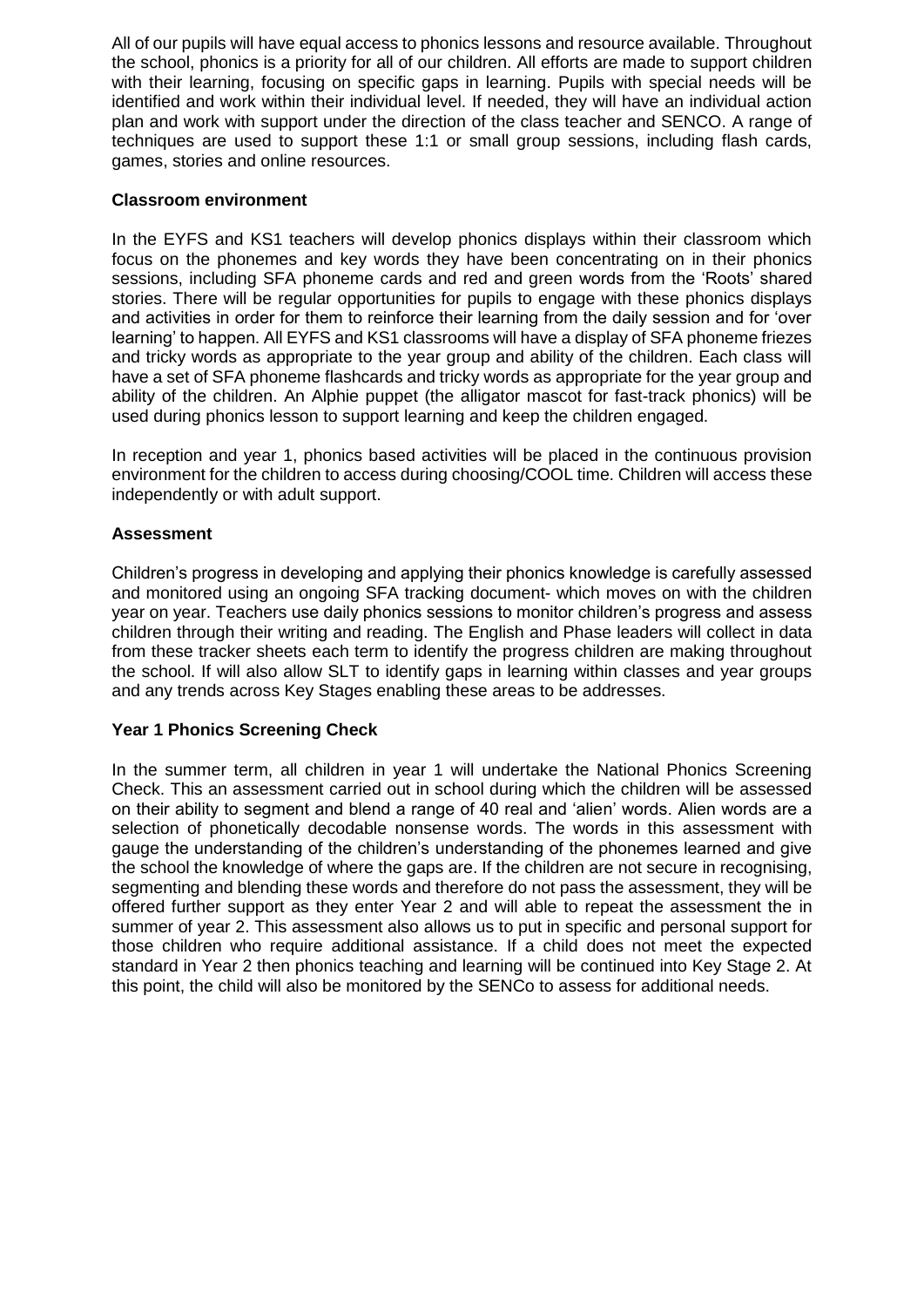# **Appendix 1:**

# **Phonics Vocabulary**

| <b>Word</b>            | <b>Definition</b>                                                                                                                                                                                                                                                                                  |  |  |
|------------------------|----------------------------------------------------------------------------------------------------------------------------------------------------------------------------------------------------------------------------------------------------------------------------------------------------|--|--|
| Phoneme                | The smallest single identifiable sound<br>e.g. the letters 'sh' represent just one sound, but 'sp' represents two /s/ and /p/                                                                                                                                                                      |  |  |
| Grapheme               | A way of writing down a phoneme. It can be made up from one, two, three or four<br>letters.<br>e.g. g, sh, igh, ough                                                                                                                                                                               |  |  |
| <b>GPC</b>             | Grapheme Phoneme Correspondence means being able to match a phoneme to a<br>grapheme and vice versa.                                                                                                                                                                                               |  |  |
| Consonant              | A sound represented by any letter of the English alphabet except a, e, i, o, u.                                                                                                                                                                                                                    |  |  |
| <b>Vowel</b>           | A sound represented by a, e, i, o, u.                                                                                                                                                                                                                                                              |  |  |
| <b>Digraph</b>         | A grapheme containing two letters that makes just one sound (phoneme)<br>e.g. sh, ch, th, ph                                                                                                                                                                                                       |  |  |
| <b>Vowel Digraph</b>   | Two vowels which together makes one sound<br>e.g. ai, oi, oo                                                                                                                                                                                                                                       |  |  |
| <b>Split Digraph</b>   | Two letters split making one sound<br>e.g. a-e in make or i-e in site                                                                                                                                                                                                                              |  |  |
| <b>Trigraph</b>        | A grapheme containing three letters that makes just one sound (phoneme)<br>e.g. igh, air, ear                                                                                                                                                                                                      |  |  |
| <b>Consonant Blend</b> | Sounds in syllable represented by two or more letters that are blended together<br>without losing their own identities<br>e.g. bl, gr, br, tw                                                                                                                                                      |  |  |
| <b>Oral Blending</b>   | This involves hearing phonemes and being able to merge them together to make a<br>word. Children need to develop this skill before they will be able to blend written<br>words.                                                                                                                    |  |  |
| <b>Blending</b>        | This involves looking at a written word, looking at each grapheme and using<br>knowledge of GPCs to work out which phoneme each grapheme represents and then<br>merging these phonemes together to make a word. This is the basis of reading<br>e.g. s-n-a-p blended together reads snap           |  |  |
| <b>Oral Segmenting</b> | Hearing a whole word and then splitting it up into the phonemes that make it.<br>Children need to develop this skill before they will be able to segment words to spell<br>them.                                                                                                                   |  |  |
| Segmenting             | Hearing a whole word and then splitting it up into the phonemes that make it. Using<br>knowledge of GPCs to work out which graphemes represent those phonemes and<br>then writing those graphemes down in the right order. This is the basis of spelling.<br>e.g. cat has three phonemes /c//a//t/ |  |  |
| <b>Code Chart</b>      | The chart with all the possible ways of making one sound.                                                                                                                                                                                                                                          |  |  |
| <b>Sound Lines</b>     | The line that goes under each sound.<br>e.g. c a t has three sound lines sh i p also has 3 sound lines.                                                                                                                                                                                            |  |  |
| <b>Mnemonic</b>        | A device for memorising and recalling something.                                                                                                                                                                                                                                                   |  |  |

# **Appendix 2:**

# **44 phonemes taught in Fast-track phonics**

Our language is made up of 44 phonemes: